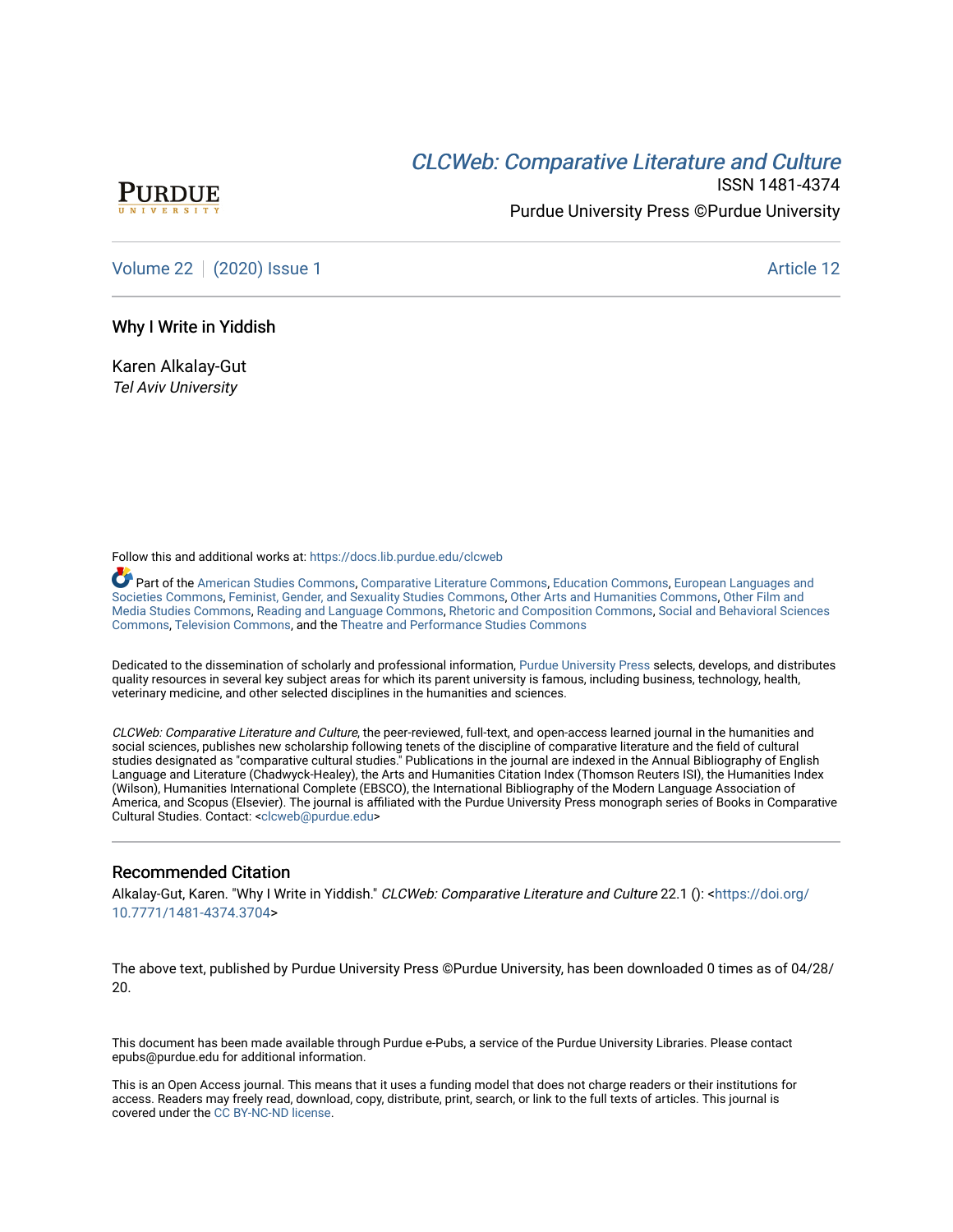UNIVERSITY PRESS <[http://www.thepress.purdue.edu>](http://www.thepress.purdue.edu/)

**PURDUE** 

# *CLCWeb: Comparative Literature and Culture*

ISSN 1481-4374 [<http://docs.lib.purdue.edu/clcweb>](http://docs.lib.purdue.edu/clcweb) Purdue University Press **©**Purdue University

*CLCWeb: Comparative Literature and Culture*, the peer-reviewed, full-text, and open-access learned journal in the humanities and social sciences, publishes new scholarship following tenets of the discipline of comparative literature and the field of cultural studies designated as "comparative cultural studies." In addition to the publication of articles, the journal publishes review articles of scholarly books and publishes research material in its *Library Series.*  Publications in the journal are indexed in the Annual Bibliography of English Language and Literature (Chadwyck-Healey), the Arts and Humanities Citation Index (Thomson Reuters ISI), the Humanities Index (Wilson), Humanities International Complete (EBSCO), the International Bibliography of the Modern Language Association of America, and Scopus (Elsevier). The journal is affiliated with the Purdue University Press monograph series of Books in Comparative Cultural Studies. Contact: [<clcweb@purdue.edu>](mailto:clcweb@purdue.edu)

#### **FreeWrite**

# **Volume 22 Issue 1 (March 2020) Article 12 Karen Alkalay-Gut, "Why I Write in Yiddish"**

<http://docs.lib.purdue.edu/clcweb/vol22/iss1/12>

Contents of *CLCWeb: Comparative Literature and Culture* **22.1 (2020)** Special Issue *Poetry in Israel: Forging Identity*. **Ed. Chanita Goodblatt** [<http://docs.lib.purdue.edu/clcweb/vol22/iss1/>](http://docs.lib.purdue.edu/clcweb/vol22/iss1/)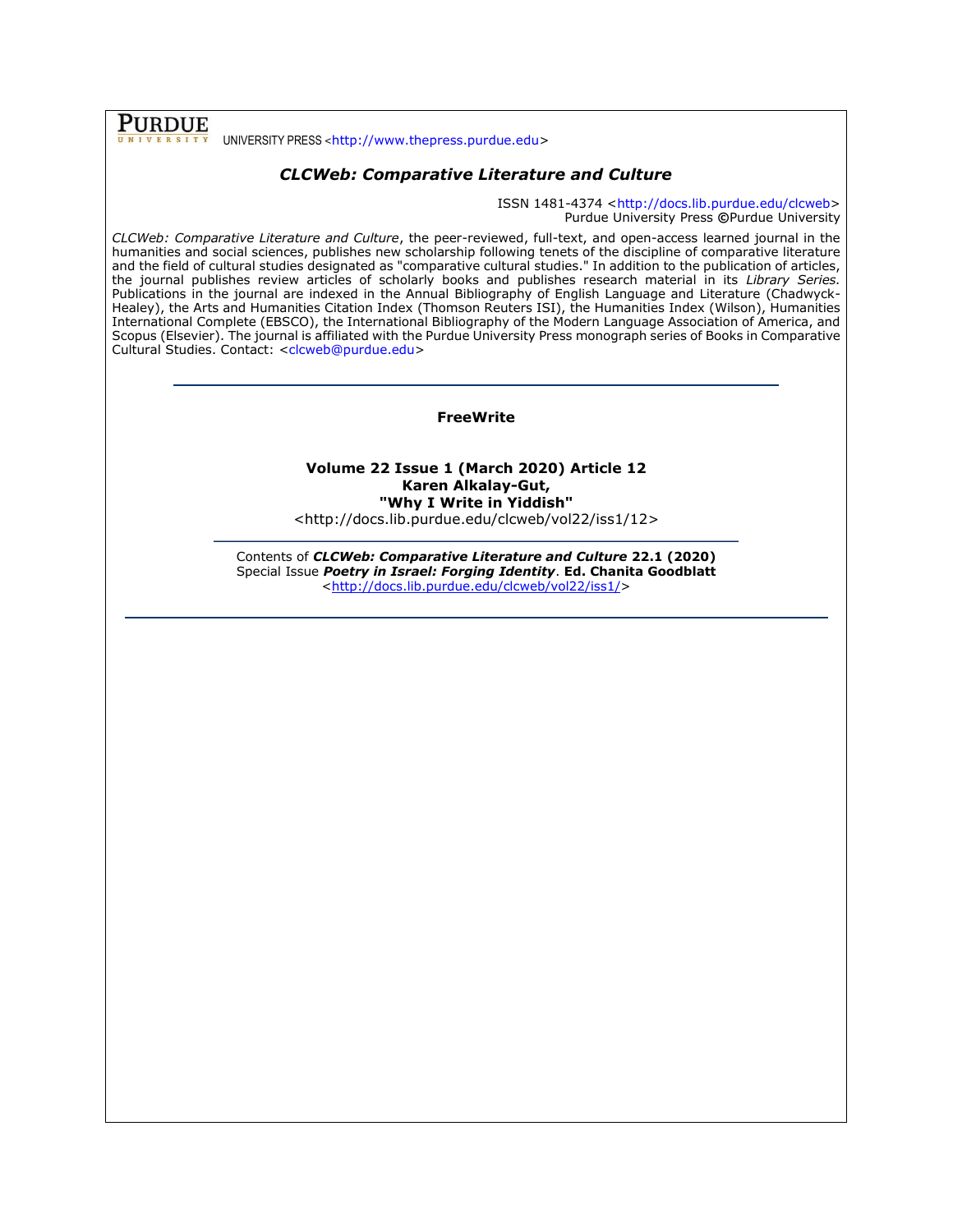### **Karen ALKALAY-GUT**

#### **Why I Write in Yiddish**

I used to get a big laugh from my friends when I let slip that I was planning on publishing a book of poetry in Yiddish. "You're determined to be anonymous!" they'd exclaim. "Even if there's anyone left who reads Yiddish, they're going to go for classic prose like Sholom Aleichem, not poetry—certainly not from an English poet who lives in Israel and suddenly feels a need to explore a long-gone personal past!"

But many of those friends showed up to the book launch in the spring of 2018, and some of them later whispered that they hadn't realized that they actually knew a few words. Some even told me that they suddenly recalled a few expressions in Yiddish from their youth, a phrase their parents used, a couple of words from their neighbors, a punchline from a joke that can't be translated into any other language. I found myself announcing that if we could take all those bits and pieces, add them up, join them together, and build up something from them, maybe it would do us some good, and maybe we could help revitalize a worthy and useful language. "Not only do you live in a closet, in some past century," my best friend responded, "but you live in another world!" I wanted to respond with the answer Isaac Bashevis Singer gave when he was asked why he wrote Yiddish when no one could read it – that when the Messiah came, and all the Jews came back to life, he'd have the biggest audience. But of course there is no comparison, my Yiddish doesn't come from living in the language and its literary environment and can never match Singer's richness and depth.

Still, I've been writing poetry in Yiddish for almost fifty years now. Something would come to mind from some childhood kitchen conversation; something would happen that I would want to see from an ironic perspective; or I'd start talking to myself in the mirror in that sardonic way only Yiddish could express. In those moments I would try to turn the experience into the written word, but rarely would I write it down without first translating it into English. So often these poems came out lame and private, with unclear humor, and most of the time I put them aside as words that would have meaning for me alone.

The Yiddish language for me was not just from home. My Hebrew education in a Jewish day school was supplemented by old-fashioned Bible classes two days a week. The aged Rabbi Gedaliah Cohen, who taught bar mitzvah boys to sing, agreed for some reason to take me on as a student of the Bible reading with me a sentence in Ashkenazi Hebrew and translating it into Yiddish. My mother, who must have done some special convincing to get me accepted as his student, used to laugh at the frequent misunderstandings that must have resulted from these lessons. She would tell me about it in Yiddish (my translation into English):

The teacher says "Vayomos – And died, Sora – Sarah. Now child, tell me. Who died?" "Vayomos died." "Child, Sarah died." "What? Both of them?" "Silly child, the translation is 'dead'." "Vayomos, Sora, AND the translation? All three? Must have been a plague!"

My mother's anecdote led me to take great care of translation in the future, and respect the independence of individual languages. I would constantly ask the rabbi questions about the meaning of the words, the meaning of the text. For some reason the weary octogenarian respected my questions and considered his answers carefully, no matter how outrageous they were. One of my earliest poems in English describes the nature of our dialogues:

*I Explain Darwin to the Rebbe*

The old man and I sit on the porch- - It is Indian summer and the weather lures us with our books outside. And the madness of the season makes me stop the lesson of Bereisheit with- -"Rebbe, what do you think of Darwin?"

The rabbi of the "Kippele" shul knows no English- we discuss the Bible in Mamme-loshen. And what has he read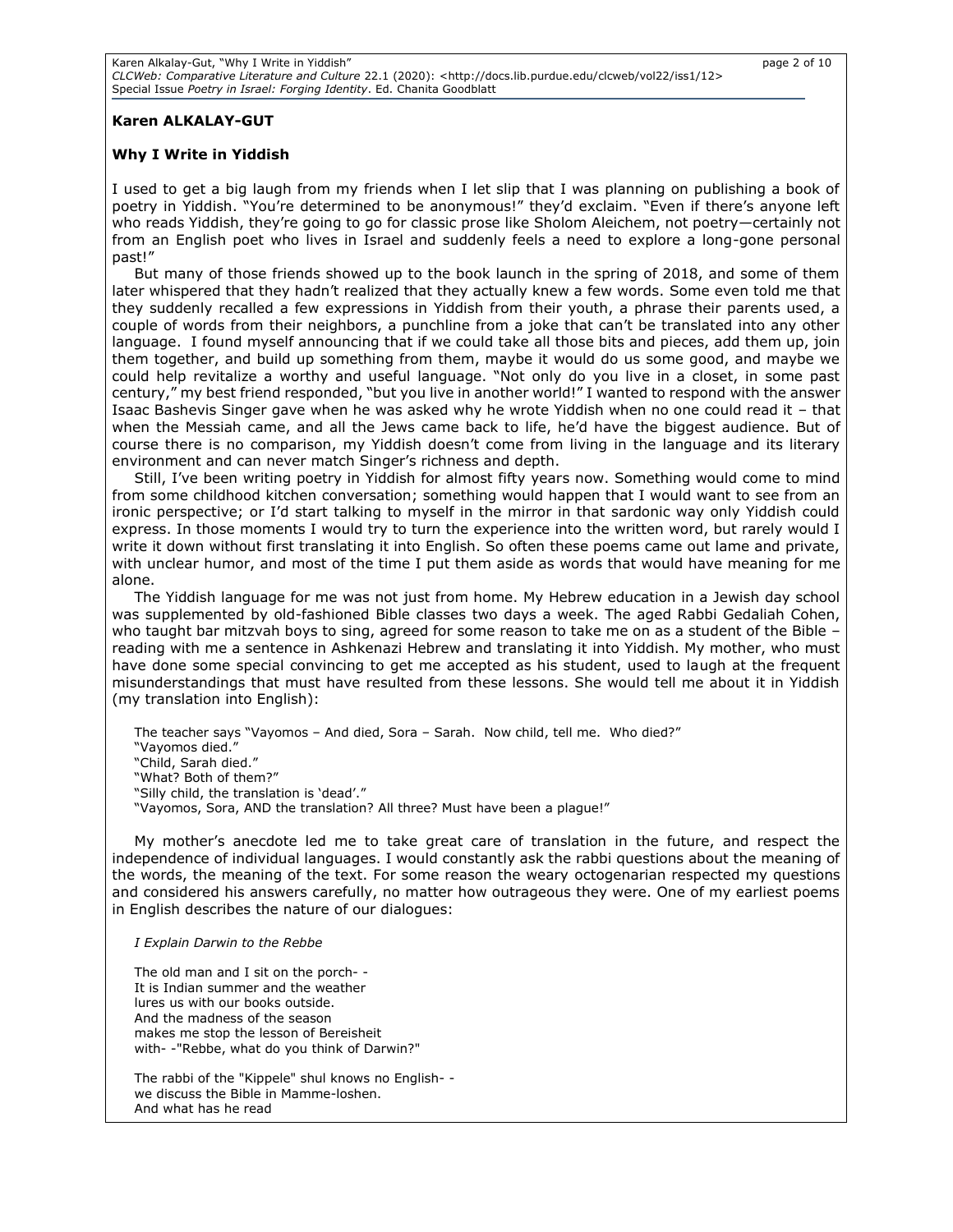Karen Alkalay-Gut, "Why I Write in Yiddish" page 3 of 10 *CLCWeb: Comparative Literature and Culture* 22.1 (2020): <http://docs.lib.purdue.edu/clcweb/vol22/iss1/12> Special Issue *Poetry in Israel: Forging Identity*. Ed. Chanita Goodblatt

that he should know of "The Origin of Species" So he asks me to explain- -and I do- in my most grown up eleven year old tone- about the apes, the jungle, survival of the fittest.

It is eleven years since the Holocaust. In the twilight he is silent, rocking very slightly as he arranges his decision.

"Bobbe Meisses," he says, and I nod, suddenly in revelation. "You learn what you must for school but of course no one can really believe in such stories."

One lesson the Rabbi taught me was that in Yiddish anything could be legitimately questioned. Yiddish opened up possibilities of providing alternative perspectives on everything.

This method of open questioning came up just recently in a poem, while I was writing a series of lyrics in English about Biblical heroines for the rock group Panic Ensemble. The singer, Yael Kraus, wanted to sing from the viewpoint of otherwise silent women, and I wrote from the perspective of Lot's wife, as one reluctant to leave the revels of Sodom:

*Sodom*

Look, look at the light! See the sky glowing bright with the fire Burning up, last night we were one I want you to stay in my eyes

Oh the wildest nights Holding the men And women of Sodom I want to love them all

Taste, drunk with the night, Taste my blood grown thick with desire Burning up, blinded by love I want them to stay in my arms

Oh the wildest nights Holding the men And women of Sodom I want to love them all

Before us now - banal days One life one love one lord Empty land, no pleasure of love I choose to purge it from my heart

Oh the wildest nights Holding the men And women of Sodom I am becoming salt.

I wrote about Jezebel as a material girl, about Vashti warning the other women of the dangers of acceding to her punishment, and about Hagar as a victim of a jealous competitor, after the manner of the Yiddish poet Itzik Manger. But with Rebecca I was stuck. Reading the chapter about Rebecca over and over, I could not understand her first reaction to the sight of her future husband after covering her face. The Hebrew says "*Vatipol mi hagamal*"; a literal translation would be that as soon as she caught sight of Isaac, she "fell off the camel." But the usual explanations describe her veiling and descent as a mark of her deep respect. Ultimately what emerged was a poem about what it was like to see my intended husband as a forty-year-old shell-shocked virgin, after I'd been prepared by the sophisticated and expensive courtship of the slave. This was my Talmud teaching—turning a situation around and seeing it from the opposite possibility—if only to check out the options, if only to make sure that the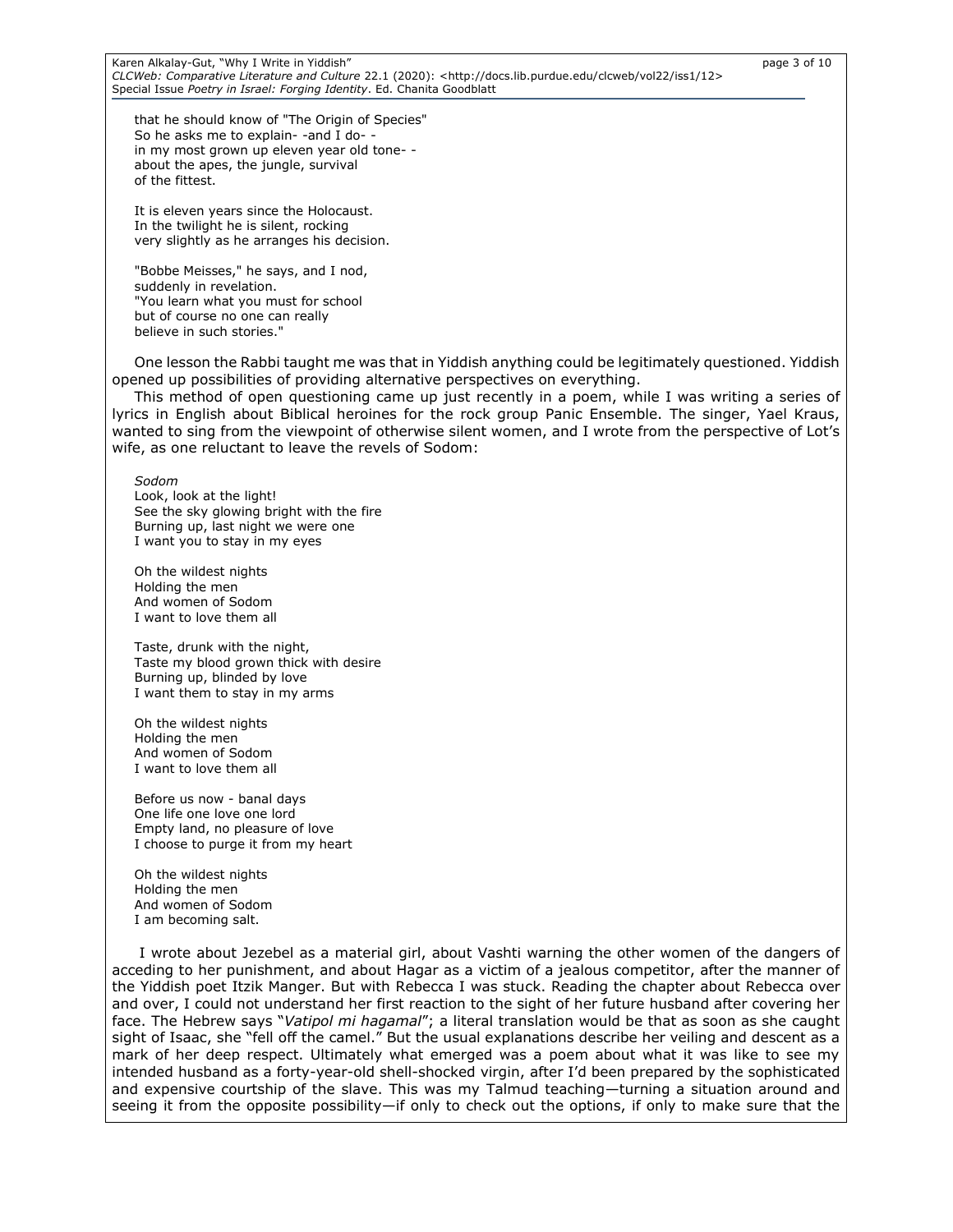conclusion reached is the only one. The Aramaic term is *Ifcha mistabra*. The English would be—"it wouldn't hurt to try it on." This way of looking at holy texts continues to appeal to me, to remind me that it is always good to examine other possibilities.

It was not just the Rabbi with whom I learned the nuances that language could provide and the unorthodox ways of thinking. The afternoons I didn't go to study Bible were spent in the Workmen's Circle Y.L. Peretz Folk Shule, where history began with the Triangle Shirtwaist Factory Fire and the beginning of unions in the United States.

Where does Jewish history really begin? Wherever it began, it was connected in my mind with Yiddish. Eventually when I entered university, it was not surprising that I studied with Hayden White, who when he was introduced to me as one of the foremost historians of the day I responded "So, who are the other three?" History for White was a question of narrative with ideological implications. I was at home with that revolutionary concept because I'd been living it in three languages.

So much was brought to life through Yiddish. Because there were so few pupils in the Yiddish school all children of refugees who wished to preserve a tradition in the face of a seductive new world - we were encouraged to express ourselves, to use the language in any way possible. Every year there was the Purim Shpiel where I played Haman, my head wrapped in a large Turkish towel, sporting a wonderful villainous moustache and shouting out curses in Yiddish. A national Yiddish composition contest about the American Jewish socialist and Zionist, Louis Dembitz Brandeis, brought me to read my winning essay on the *Yiddish Shtunde*, the local Yiddish radio program, when I was ten. Soon after that an ironic essay about my epicurean cat was published in the pages of the Yiddish newspaper, the *Forwards*, in response to my mother's worry that my concern for felines would lead me to a *katz in kopp* (a cat in my head, an obsession with cats).

Had my family not needed to move to escape the declining neighborhood, I'm sure my love for the language would have continued to direct my talents. But the entire scene disappeared at the same time—the school, the shops that transacted their business in Yiddish, the daily visits and conversations of neighbors, the bargaining in the synagogue for a chance to go up to the Torah and chant a blessing. But most people left that all behind as they became assimilated into American culture.

My mother and father continued to fight for the presence of Yiddish, even after we moved to a more bourgeois Jewish neighborhood where the old ways were an embarrassment at best. Among their many activities my parents organized a Yiddish Cultural Council and made sure to bring numerous theater troupes, writers and poets travelling through the country to appear before a loyal audience at the Jewish center. Some of the characters stand out even today in my memory.

But the most entertaining was the one to become the best known. When I was fifteen I was introduced to Isaac Bashevis Singer's novel *Satan in Goray.* It had just come out in English, and to me it was almost as exciting as Jack Kerouac or Henry Miller. A year or two after that, it was announced that Isaac Bashevis Singer would be the next Yiddish lecturer and even though I was beginning to see myself as "intellectual" and look down at the newcomers, the *Greener*, I found a corner to sit at his lecture where I could dissociate myself from the crowd.

As Singer began to speak—an old spiel that I've heard many times since about all the ways in which (because of its outsider status) one could use Yiddish to be "naughty," it was clear that his take on what to them was a holy tongue was not pleasing to the audience. There were little "no's" and "oy's" and even a few gasps. I seem to remember that Florence Newman announced loudly that she was about to faint. After the weak polite applause at the conclusion, my mother took Singer by the hand, brought him to my little corner, and said "HERE is a person who appreciates your approach!" I was left to entertain the speaker while my parents were busy apologizing to all their friends who had expected culture and received "filth."

For both of us this was a pleasure. His joy at being left alone with a young woman was unbounded and the other results of the evening disappeared for him. At the obligatory dinner which followed I cannot remember the conversation, but am sure it included only two happy diners. Later he seemed not to remember our first meeting, even though we met in other circumstances on numerous occasions. I'm certain he forgot those days when his "bad boy" performances were booed.

But I doubt whether he was really a "bad boy." By the time I caught up with him again in New York a few years later, Singer's relationships to women seemed to be based more on their ability to translate to English—not his words but his ideas. Often his translators didn't even know the language, but relied on his reading what he claimed to be a spontaneous but literal translation in order to craft a tale. I am certain that Yiddish was to him a kind of secret language that allowed his thoughts to range uncensored even as he rewrote his memories and fantasies. The rarity and depth of the language opened for him the door to another world.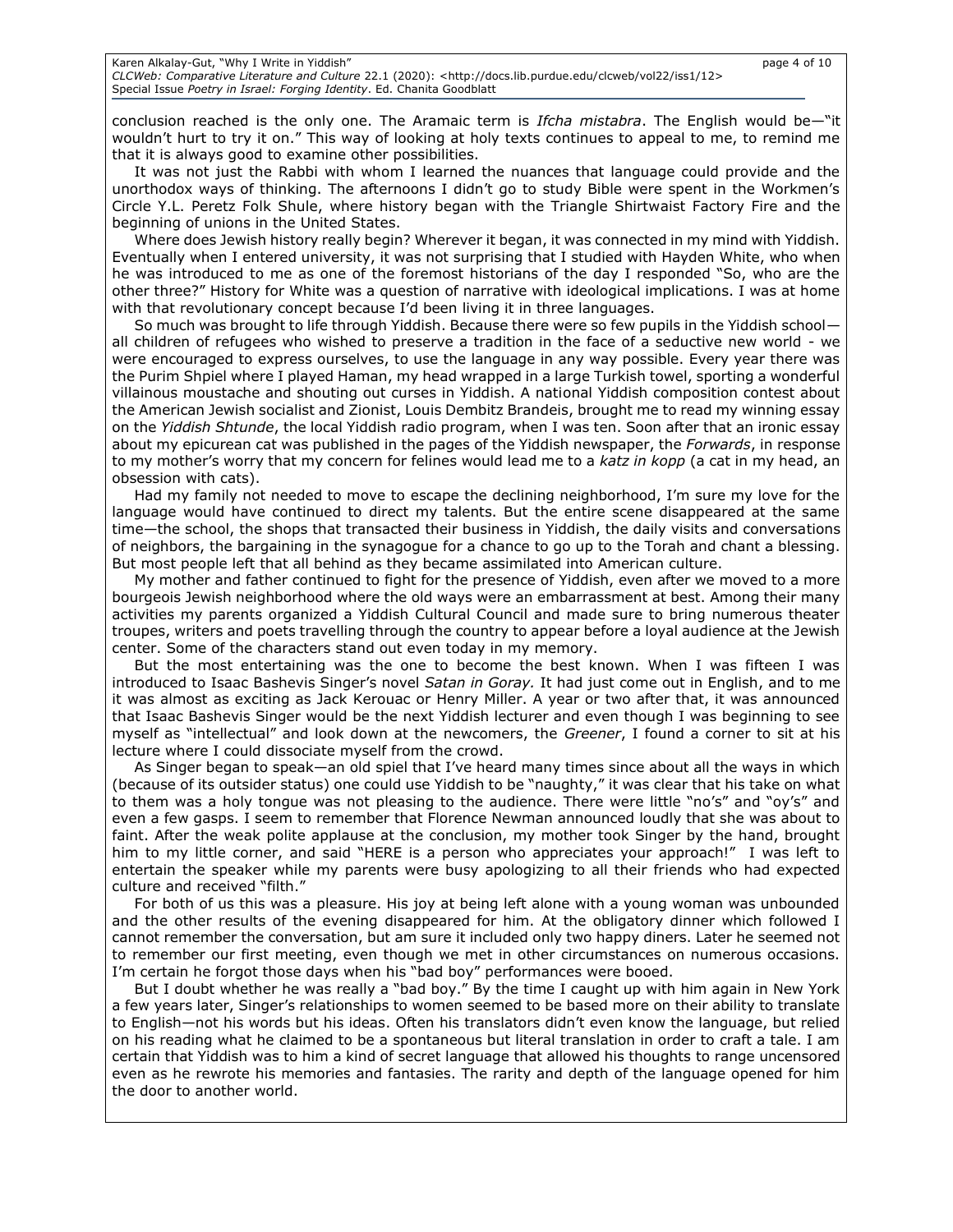#### Karen Alkalay-Gut, "Why I Write in Yiddish" page 5 of 10 *CLCWeb: Comparative Literature and Culture* 22.1 (2020): <http://docs.lib.purdue.edu/clcweb/vol22/iss1/12> Special Issue *Poetry in Israel: Forging Identity*. Ed. Chanita Goodblatt

And so it was with me. Although I had crafted many poems in my mind, and had even written some poems in Yiddish, the need to write in English confined me. I published in Canada, the United States and Great Britain as well as in Israel. It was only when the publishing house of the Yiddish Writers in Israel, Beit Leyvick, having heard me read poetry in Yiddish, turned to me to ask for a little volume of poems that I felt both the justification and the freedom to really explore the Yiddish in me.

My collection of poems began with a discussion of the difficulty of writing-I lacked the vocabularyand the first Yiddish poem in my collection is about my unworthiness to be a Yiddish poet (my English translation):

*Yiddish*

It is hard and bitter to write in Yiddish

So sweet a language So pungent the memories, I have not the tongue To convey

Of course this is my English translation of the Yiddish, and translation—particularly of a poem about the original language—cannot be either faithful or beautiful.

My next poem in Yiddish admitted the dangers of being influenced by imagining the denunciation by Yiddish purists, the inner voice that mocked at how much easier it would be in English, and how I would have to simply ignore the potential criticism and even worse, the absence of response (my English translation):

*Writing Poems* "Unscrew the locks from the doors! Unscrew the doors themselves from their jambs – !" Walt Whitman, Leaves of Grass

I have removed all the locks from the doors, and torn all the doors from their jambs and lowered myself to the floor staring at the view. After that I put all the doors back And sealed up all the entrances. After all, who would want to come in? Maybe at best a few muses who'd peek over my shoulder while I try to write and sing:

"You will thank us for freeing an entire morning from your weird thoughts. You've gone far enough afield. *Write no more.*

Even if there exists one single reader and he reads your writing, and makes a face at what he reads and says: 'there are many better poets who write on the same subjects and say much more original things… and say it more creatively than you do,'

And ultimately if there exists an editor interested in publishing a book, he has to consider if it is worth investing so much money in your strange project,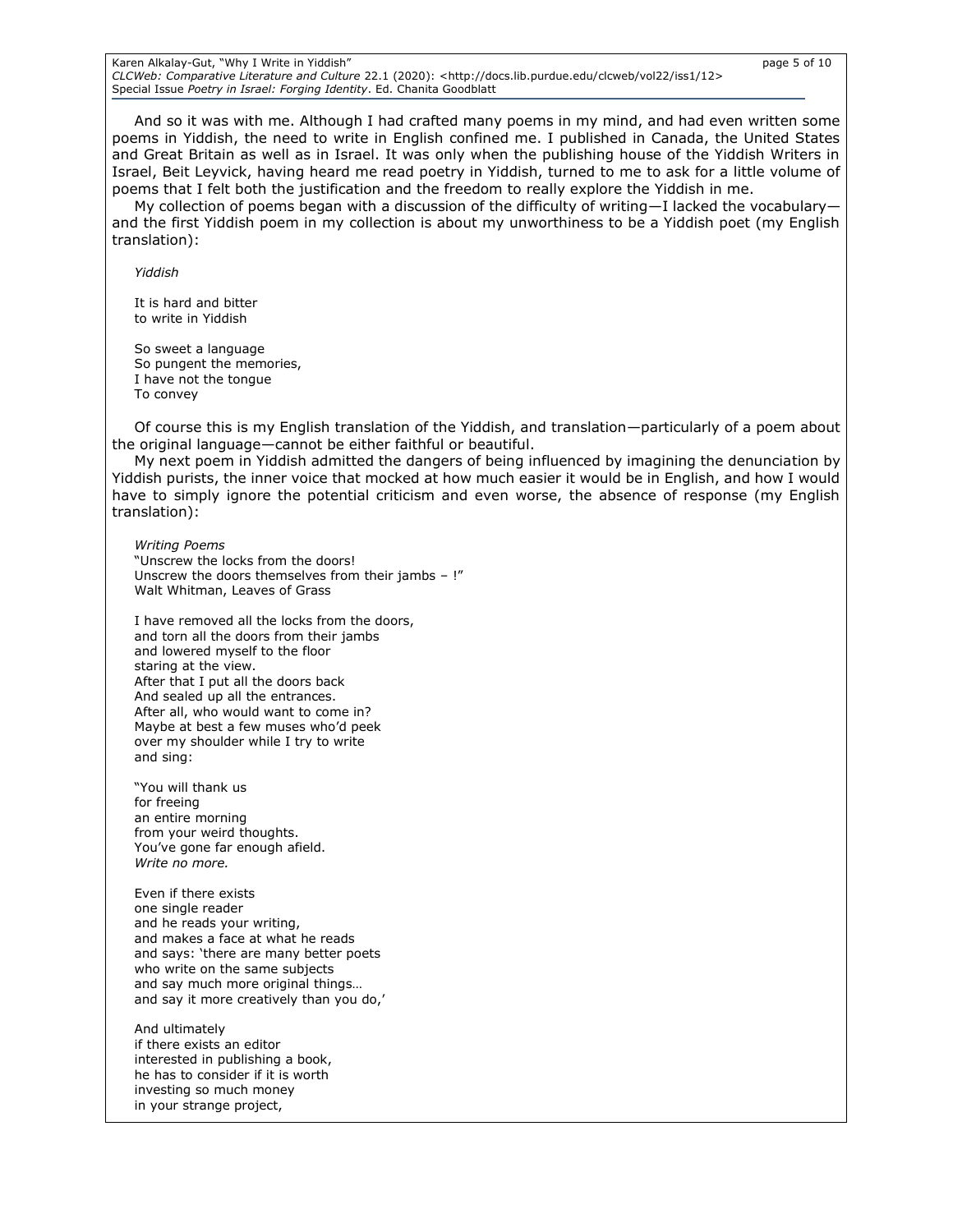who knows if anyone will buy."

I think, that in the future, when I plan to remove all the locks from all the doors I will not inform the muses.

Then I began to include some of the poems that came to me from long-ago voices, and the imperative to use the language of the stories I had heard about relatives who had disappeared became a driving force despite my linguistic unfitness. I only dared write about some of the memories – my partisan aunt, the rogue great-aunt who grudgingly took us in when we came to America, the post-war refugees my parents sheltered for many years. Here is one example of a poem I published in English translation in the literary magazine *Prairie Schooner* before it emerged in print in Yiddish:

*Her Story*

I have never been able to tell her story Sometimes it escapes me, sometimes I am not sure It could really have happened, sometimes I read Different accounts of her demise, or a paragraph From some testimony jogs my memory and the terrible days When I first heard what happened to her return.

This much is in my blood: I was conceived on the day she died. This much is in my blood. She blew up trains. The courage came from her uplifted chin And the two infants she watched Dashed against the wall of their home. Avram twelve months old and Masha two years. My first cousins. They too - in my blood – all that is left.

If I can write of these babies, I can manage the rest – Following her path as she escaped The prison camp with her husband And joined the Otrianski Otriade Lenin Brigade, Lipinskana Forest.

I can feel her mouth, her narrow lips clamped As she bends over the delicate mines, Solemn as in the photo when as a child She sat for with the rest of the choir Unsmiling amid the festive singers Unwilling perhaps to feel poetic joy Perhaps destined for so much more.

There are at least three accounts of her death: The partisan Abba Kovner told me she was caught In a mission and hung. He looked away when he spoke, Not piercing me as always with his tragic eyes, And I knew there was more he would not say.

Another book says she lagged behind the platoon Escaping an attack, perhaps pregnant, And was imprisoned in Zhedtl. The jail was ignited, perhaps by accident, And she was just one of the victims.

When Mother first told me the story She had just heard at the hairdresser's, I was only a child, and outraged That she was weeping, tears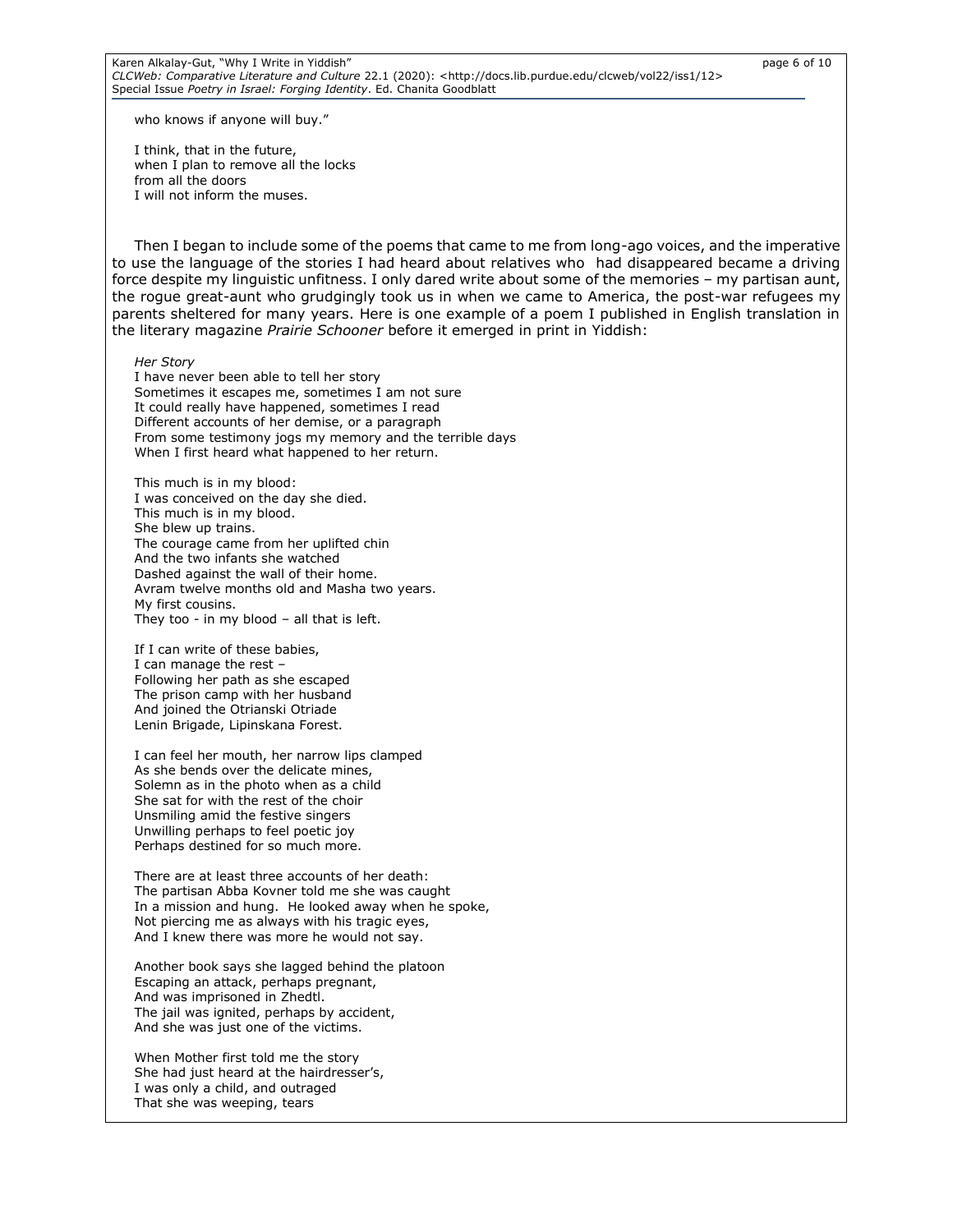Rolling down her face. She knew All I cared for was my own life, And her latest discovery Of the fate of her youngest sister A disruption. But who else could she tell?

The loft in the barn, she said, They were hiding there – three women, Her husband and her. They came And set the barn afire. He helped The women first, and his wife came last But didn't come, was burnt alive.

Malcah Malcah who saved all our lives Malcah who was waiting for them When the ship brought them back to Danzig After they were barred from the Holy Land, Who found them the agricultural visas to England And saw them off the night that Hitler invaded.

But there is no real story. All that remains is a faded snapshot A few sentences in unread memorial tomes, And me, who cannot tell any story for sure.

But then even daily life began to appear to me more interesting in the ironic perspective of Yiddish. I translate it here:

*Cats* I can't walk the streets of Tel Aviv without trying to talk to the cats in charge, most of the time with little success

They know my tongue but disdain to acknowledge it. After all they are busy, have more important things to do:

delineating their turf making sure they're waiting in place when the neighborhood ladies come out with their sacks of food

calling out in their heat in the afternoon of the intensity and pain of coupling or rounding their full bellies to the sun and delicately exercising their nails

And the world all around The wonderful mixture Of colors and cultures, With all our memories of wars, With utter dread, With wealth and poverty The world of us, The little human beings, Don't bother them at all.

Clearly everyone who translates has problems with relating the meaning of idioms, but when I made a birthday cake, and wanted to relate the concrete significance of the sharing celebratory food on it, I wrote (my English translation):

Is a blessing And a prayer And a kind of poem;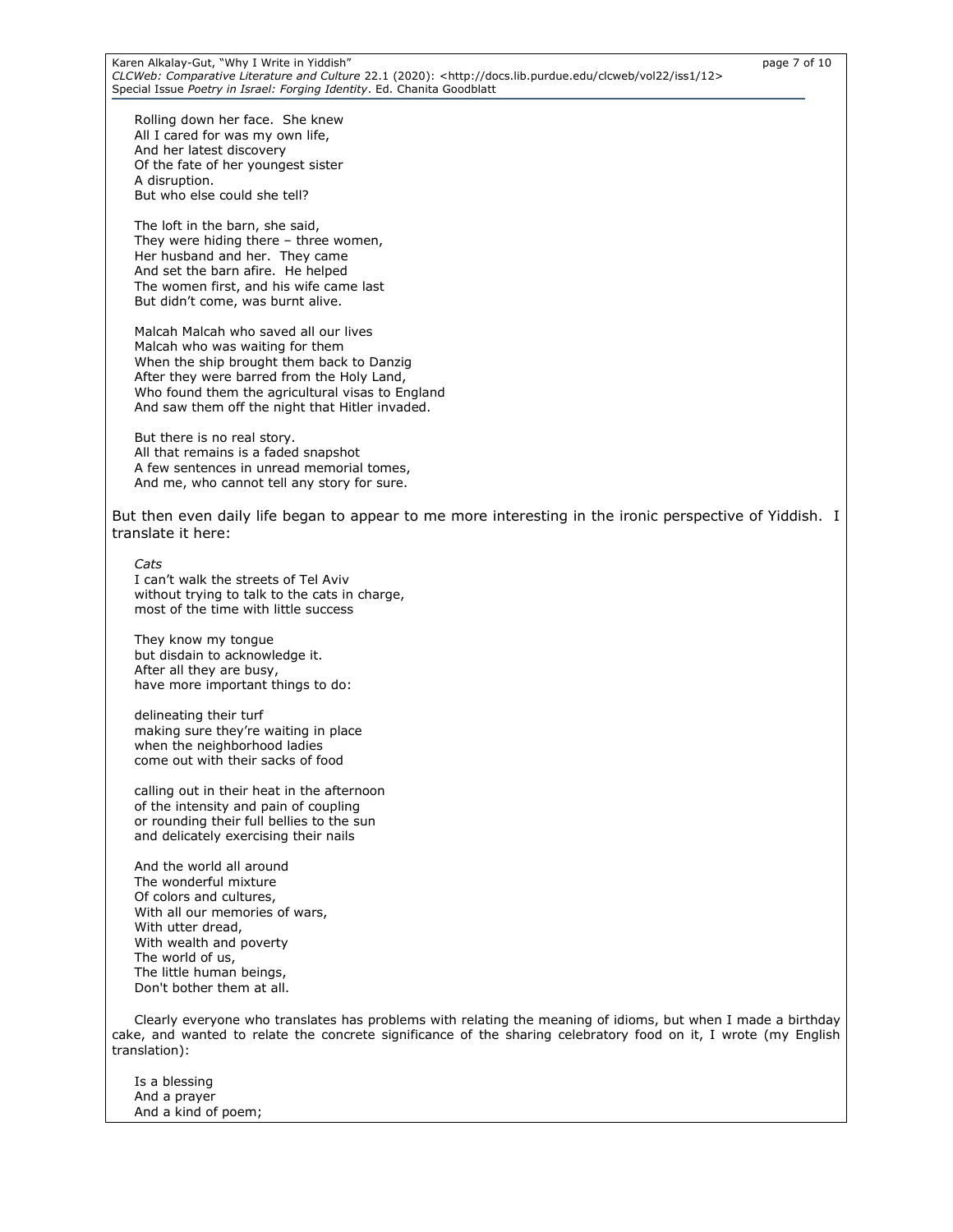Karen Alkalay-Gut, "Why I Write in Yiddish" page 8 of 10 *CLCWeb: Comparative Literature and Culture* 22.1 (2020): <http://docs.lib.purdue.edu/clcweb/vol22/iss1/12> Special Issue *Poetry in Israel: Forging Identity*. Ed. Chanita Goodblatt

Sweet words Melting into Each one of those who share In the joy.

Here. Take. Eat

A *lekaḥ* in Yiddish is a homophonic play on words: the Yiddish *lekaḥ* meaning honey cake; and the Hebrew *lekaḥ* meaning lesson. Whenever my mother passed a piece of her famous sponge cake to me she would recall the imperative from the *Book of Proverbs* 4:2: "I have given you a good lesson [*lekaḥ*], do not forsake my teaching." The English or the Hebrew cake couldn't match the Yiddish in its cultural complexity.

But as there were no guests to read the Yiddish, the cake remained in translations:



Other stories and the other people, no less colorful, remain in drafts—the gypsies' abduction of my mother, one of my uncle's raucous humor, the beatings my father received on the streets of Danzig, my brother's failed attempt to assert democracy in our new home in the new world. I thought I would await a response before I continued in my efforts. A review, a few gruff responses, a comical observation. Nothing came.

Fortunately, only after I'd completed a draft in Yiddish, the publishers requested that the book be dual-language, and although I generally use Hebrew only for prose, I found it comfortable to translate the poems into Hebrew. The Hebrew translations, facing the Yiddish poems, succeeded in winning numerous reviews, all praising—first the nerve and then the nostalgia (nothing about the poetry). The Hebrew versions were reprinted in many journals and newspapers. A Yiddish review in the *Forwards* by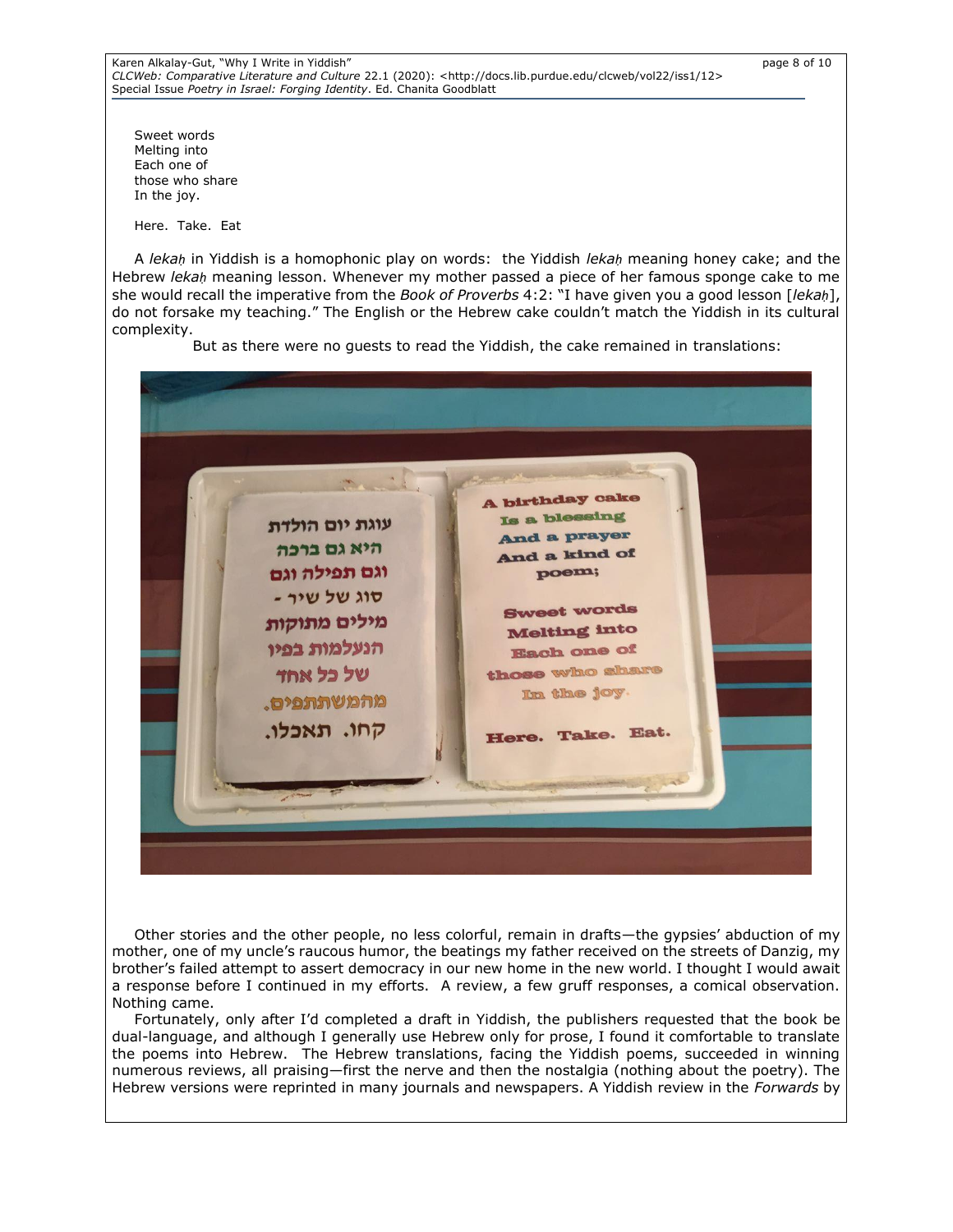Zachary Shalom Berger brought me to ecstasy, even though it was probably read only by my brother, who believed the entire review was a misreading.

There were at least two people who helped me with the Yiddish—the poet Rivka Bassman Ben-Haim and the writer Daniel Galay. They encouraged me all the way, but I had to think for a while if it was really worthwhile to publish in Yiddish. After all, it meant neglecting my English poetry for well over a year. It wasn't just a change of language, but of exploring a different corner of my heart, of reaching into forgotten places not only of my own history, but the history of a culture. Often they mesh—there are so many examples of *mamme loshen* (mother tongue) I have heard nowhere else: When my baby could not be calmed in the first three months of her life, and the doctors had told me to let her cry, my mother performed a ritualistic cleansing of my apartment from the evil eye. I bring the Yiddish poem in translation:

*A Charm Against the Eye* Whoever has given you the evil eye May rough bark cover his hide. Whoever has given you the evil eye May rough bark cover his hide. In the forests there are four heaps of dung May the curse disappear in their depths. In the forests there are four heaps of dung May the curse disappear in their depths.

It was tongue-in-cheek, of course, but her order for the evil eye to be hidden away in four piles of muck in the forest seemed to work. My daughter slept that night for the first time. I remember every word of that charm. Who else knows it? If I don't write it down, and explain the process of the ritual, who will know?

I did not always respect the culture of the orphan generation, the generation who could not pass on their wit and knowledge to their children. In college, exposed to so many other cultures, I was particularly impervious to the wisdom of the elders. One example: my folk dance troupe specialized in couple dancing, and my dance partner and I were scheduled for a performance. Not only was my dancing lacking in grace and charm, but I had a tendency to turn left when everyone else was turning right. And my partner was increasingly being drawn to a beautiful and graceful dancer with a long blond braid. The dance he and I were to perform was called the Alexandrovska, popular in the court of the Czar, and involved a turn in which my partner was supposed to lift me up and lower me on his other side. My blond competition was much lighter and more agile than me. Fearing I would be replaced, I practiced every chance I could get, humming the music and swaying as I passed my parents, ignoring their presence. "Oh, I know that song!" My mother exclaimed suddenly, and then began to sing:

In Vilna, the maidens, they go to dance classes. And the boys Laugh at the lasses

They whirl the *valchick* [little waltz] this way and there – each little maiden with her cavalier.

The translation is mine—and I haven't found anyone who knows the song in its original. Nevertheless the song was important for me. When my partner exchanged me for the blond (and later married her), that song made me shrug it off. Taking oneself too seriously is difficult in Yiddish.

Despite all the efforts to revive the language, sometimes now, when I meet my friends with a Yiddishspeaking ancestor they will remember an incident from their grandmother, or a saying of their grandfather, or just a phrase. And often it is something I have never heard of. It may not be in the dictionary or a phrasebook, but surely it deserves an effort on our part keep it alive by writing it down.

But the bulk of my Yiddish is still to be written. The stories, songs, and poems I heard as a child that I have not found recited anywhere else echo only in my mind. So when my back aches I encourage myself to move when I recall my mother's cousin, Frieda, tell me that as a child her rickets limited her mobility until she was given a back brace and invited to dance: *Tu on dein corsetke and tanz unz a kasachok*)—"Put on your corset and dance a kazachok for us." And when I think of taking shortcuts in